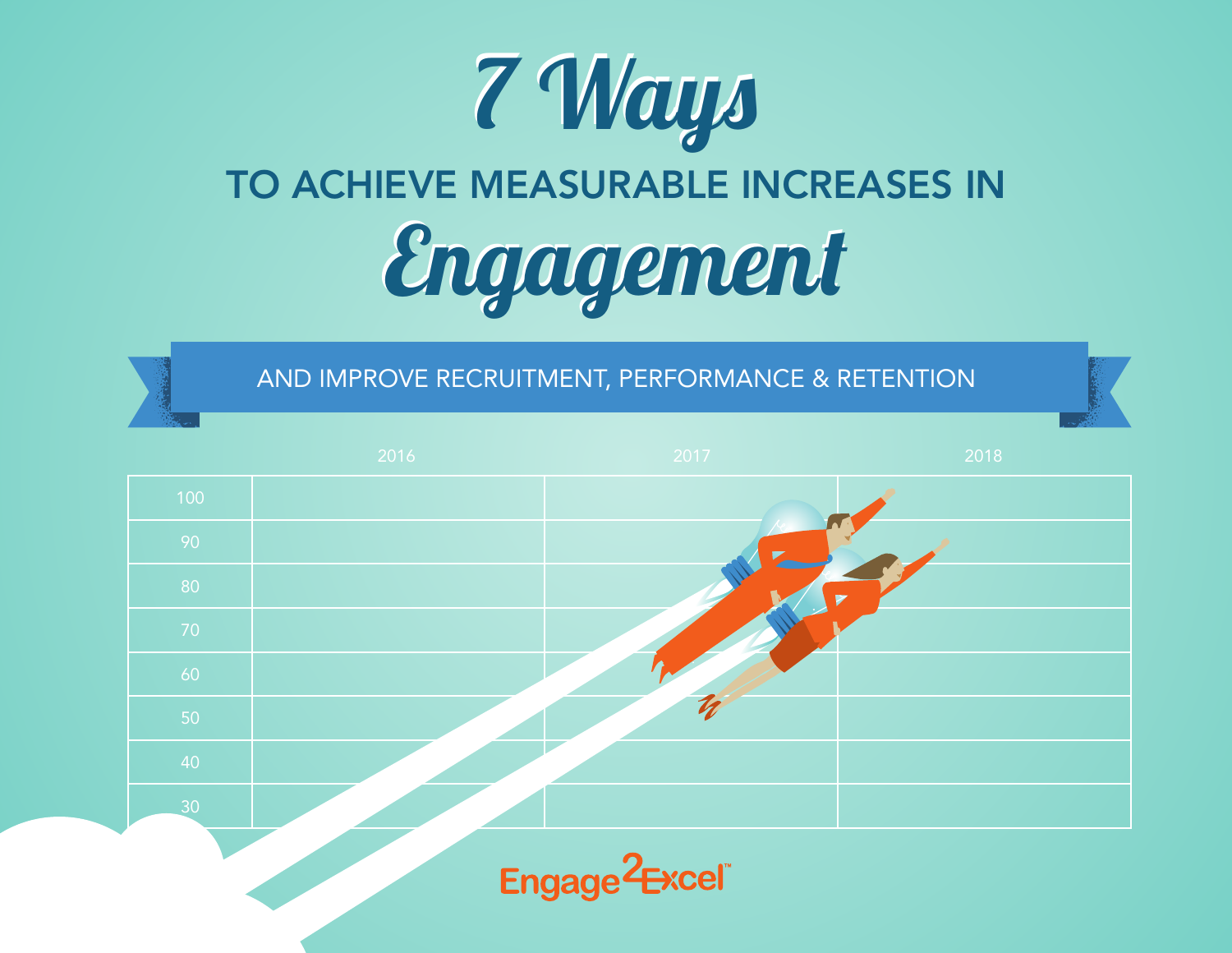#### What you can do to influence employee engagement at your company?

The facts about employee engagement are well established. Companies with highly engaged employees consistently outperform those without.

Much less clear, however, is what HR departments can do to influence engagement in a strategic manner.

This guide presents seven ideas to consider when building your company's employee engagement strategy.

"There are only three measurements that tell you nearly everything you need to know about your organization's overall performance: employee engagement, customer satisfaction, and cash flow." – Jack Welch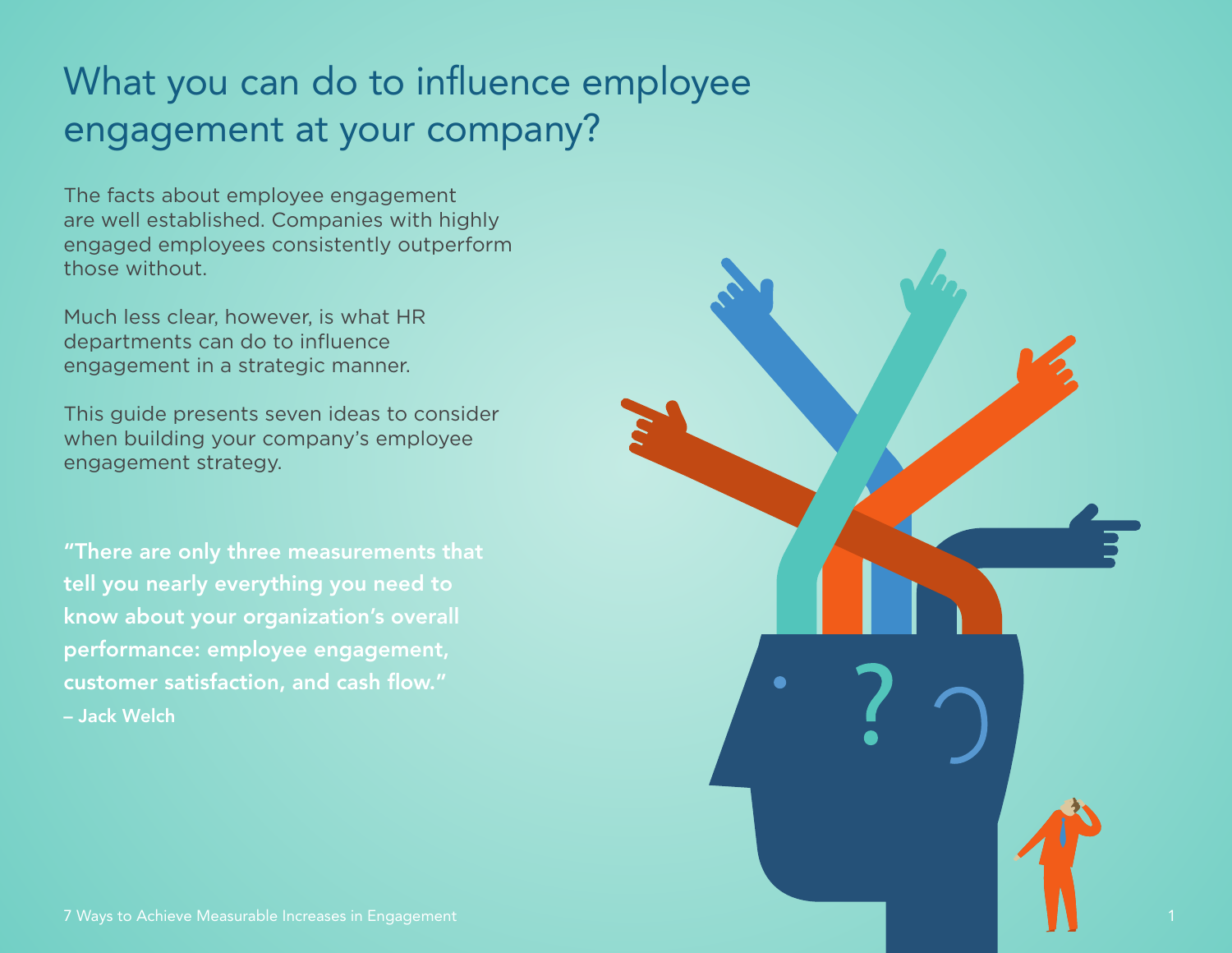## Consider engagement from the employee's perspective

The first step in building your company's engagement strategy is to understand what motivates employees.

The book RESPECT, authored by engagement expert Jack Wiley, Ph.D., reveals what employees really want most from their employer, which is summarized by the acronym RESPECT— Recognition, Exciting Work, Security, Pay, Education & Career Growth, Conditions, and Truth.

After fair pay, which accounts for 25 percent of what employees want most, recognition is the next most critical item for employees, accounting for 20 percent.

Are you troubled by highly publicized reports about employee disengagement? Here's good news. Your employee's perceptions surrounding each of the seven enablers in the RESPECT framework are measurable and—most importantly—highly actionable.

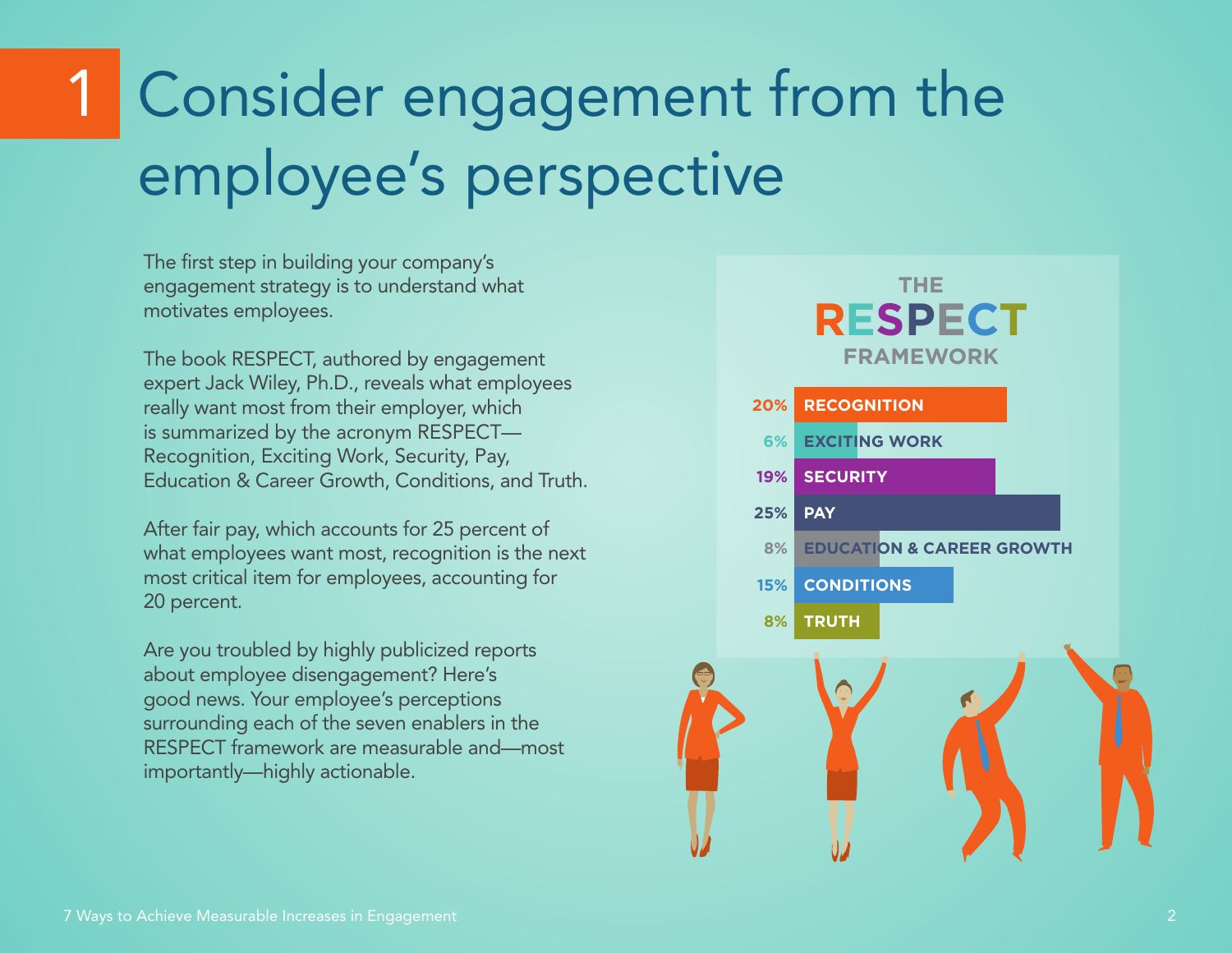## 2 Define what employee engagement means to your company

Employee engagement drives value creation and competitive advantage across all industry sectors. In manufacturing, it is a critical enabler for improving innovation and quality control. In healthcare, it is fundamental to improving patient satisfaction. In service industries, employee engagement determines customer satisfaction levels.

If you believe that HR should take a proactive role in influencing engagement, your first step should be to adopt a definition that best suits your company's culture.

The definition offered here, by noted author and engagement expert Jack Wiley, identifies the willingness of an employee to apply discretionary effort as a key ingredient.

While many online definitions include terms like "passion" and "emotional commitment," you should include these in your definition only if they align with your company culture. "Discretionary effort" is an unambiguous term that focuses on the business value of improving employee engagement.

"Employee engagement is the extent to which employees are motivated to contribute to organizational success and are willing to apply discretionary effort to accomplishing tasks important to the achievement of organizational goals."

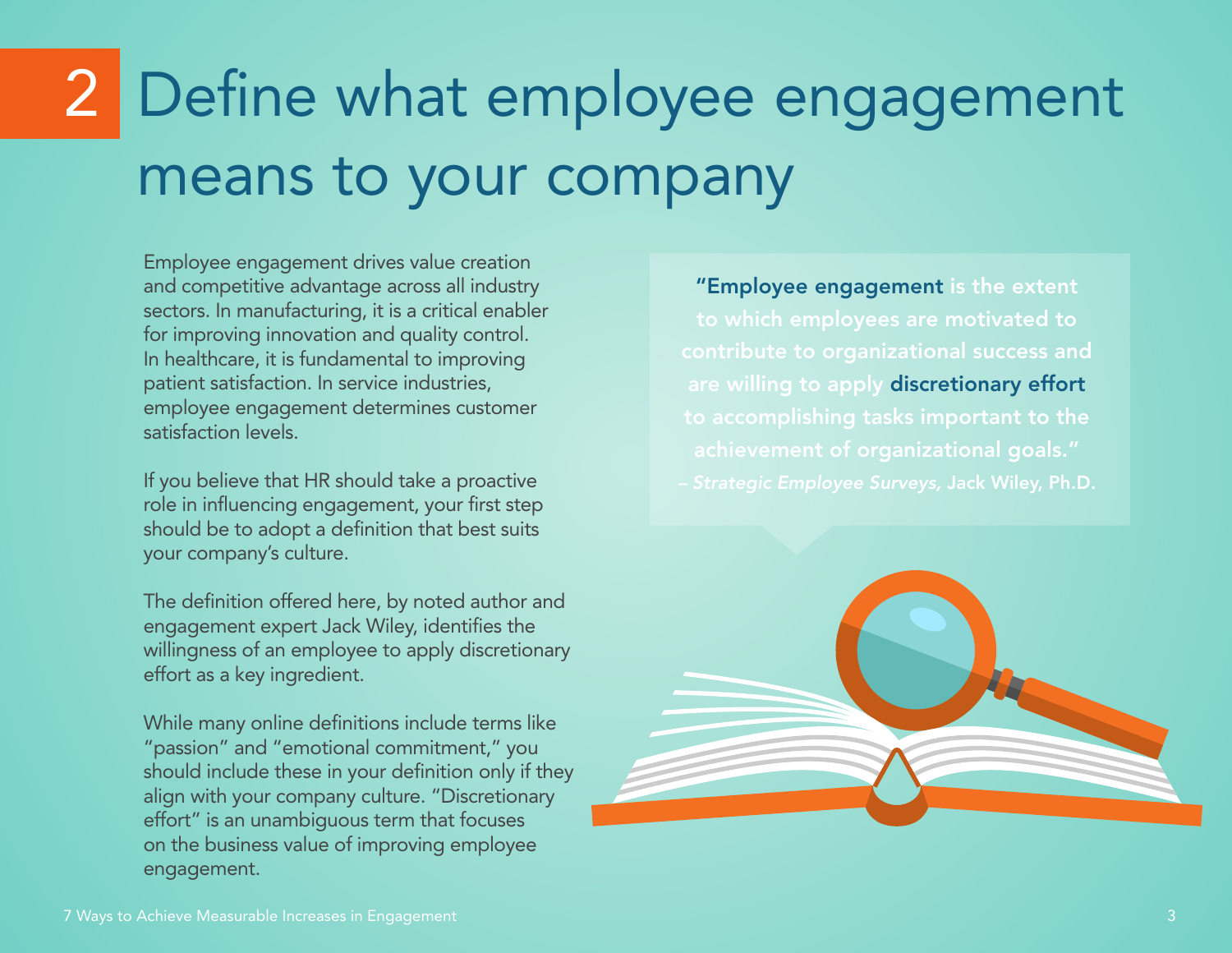## Educate managers about engagement and their role in improving it

Managers and supervisors have a significant influence over employee engagement levels. However, many managers fail to grasp the extent to which engagement impacts their success. Others lack the skills needed to create environments in which employees feel appreciated and motivated.

Listed here are just a few of the variables influenced by employee engagement. What impact does "discretionary effort" have on your company?

Educating managers and supervisors about how engagement impacts their success and what they can do to more effectively engage employees is essential to the success of your company's employee engagement strategy.

 Turnover Productivity Collaboration **V** Innovation Customer Service Quality Safety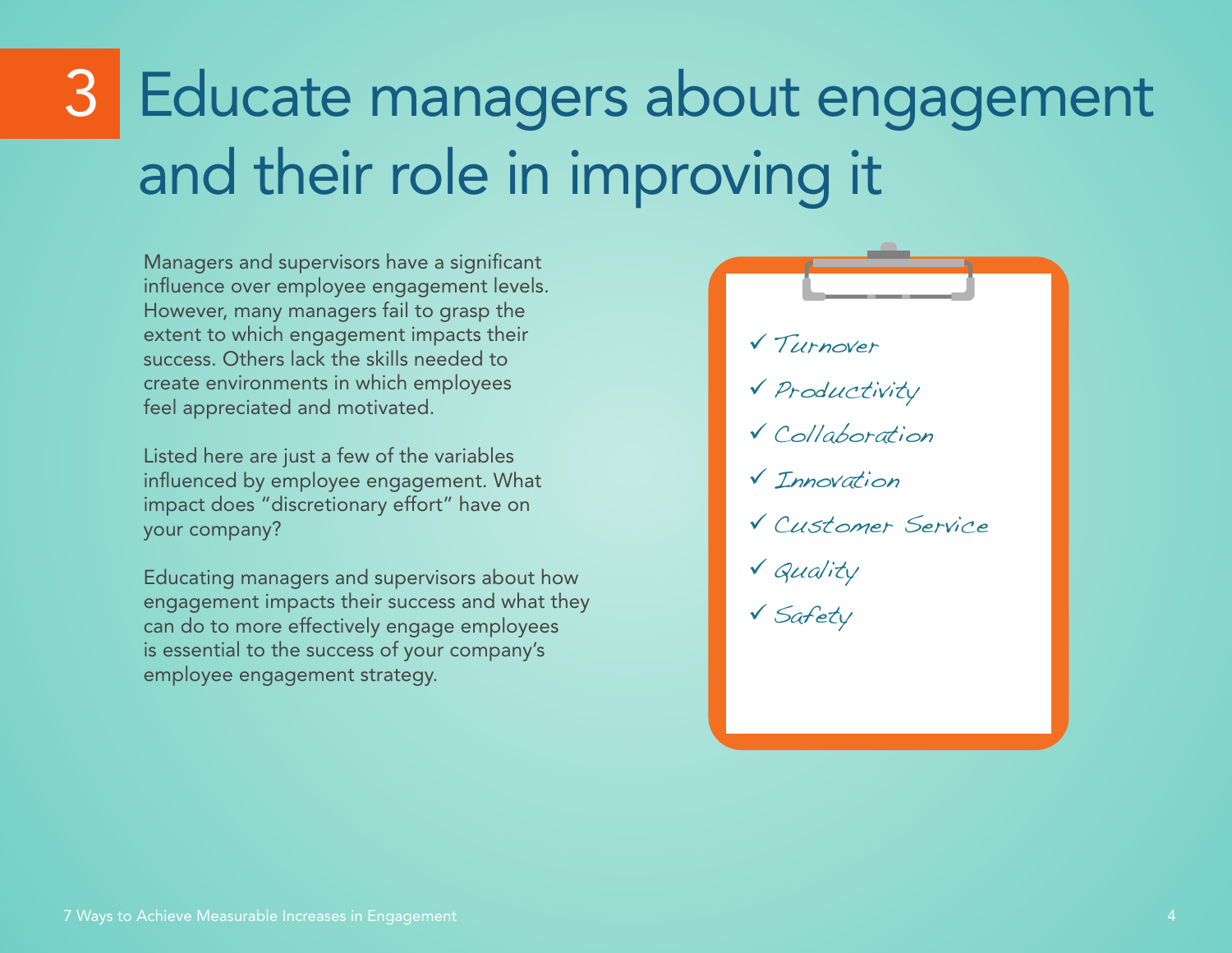# Choose a survey partner that can help you translate insights into action

 Each year, companies spend more than a billion dollars on engagement surveys. Yet nearly half do not act on the insights gained from these surveys.

While it's true that you can't manage what you don't measure, the process of soliciting input from employees can backfire if you are not prepared to act on it.

Whether you are launching an engagement survey for the first time or reexamining your approach to measuring engagement, the following questions will help you identify the survey partner best qualified to meet your company's needs.

#### Questions to ask potential engagement survey partners:

- How do you define "employee engagement"? Look for a partner whose definition is closest to your own.
- How will you help us interpret the survey results? The ability to benchmark results and hone in on key drivers of both engagement and performance confidence are critical for success.
- How can you help us translate survey results into insights that are actionable at the managerial level? Look for solutions that provide prescriptive insights so that managers don't have to build their action plans from scratch.

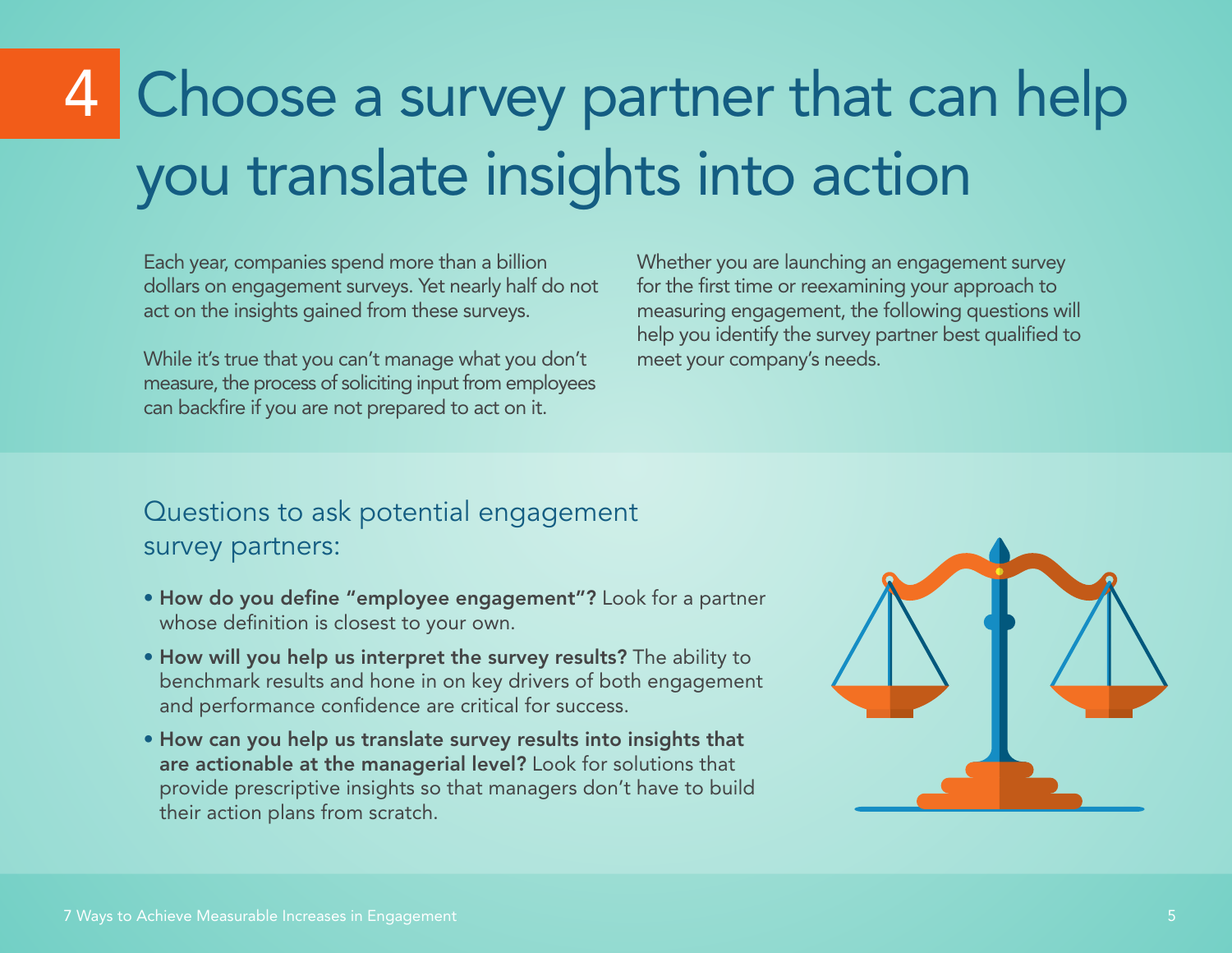## Add performance-based recognition to achieve strategic enterprise objectives

 Employee recognition is critical for influencing employee engagement. In fact, the number-one reason employees seek employment elsewhere is "lack of recognition."1

Chances are, you are already recognizing employees for their years of service. Our research shows that companies with formal length of service programs enjoy engagement scores that are 25 points higher.<sup>2</sup>

Performance-based employee recognition programs are powerful tools for identifying, recognizing and rewarding behaviors tied to strategic business objectives.

What are your company's key strategic initiatives? In building your engagement strategy, consider designing programs that recognize employees for successfully addressing the challenges deemed top priorities by senior management.

#### Types of performance-based recognition programs:

- Quality improvement
- Productivity
- Customer care
- Product/service innovation
- 

1. Trendicators 2017 Report by Engage2Excel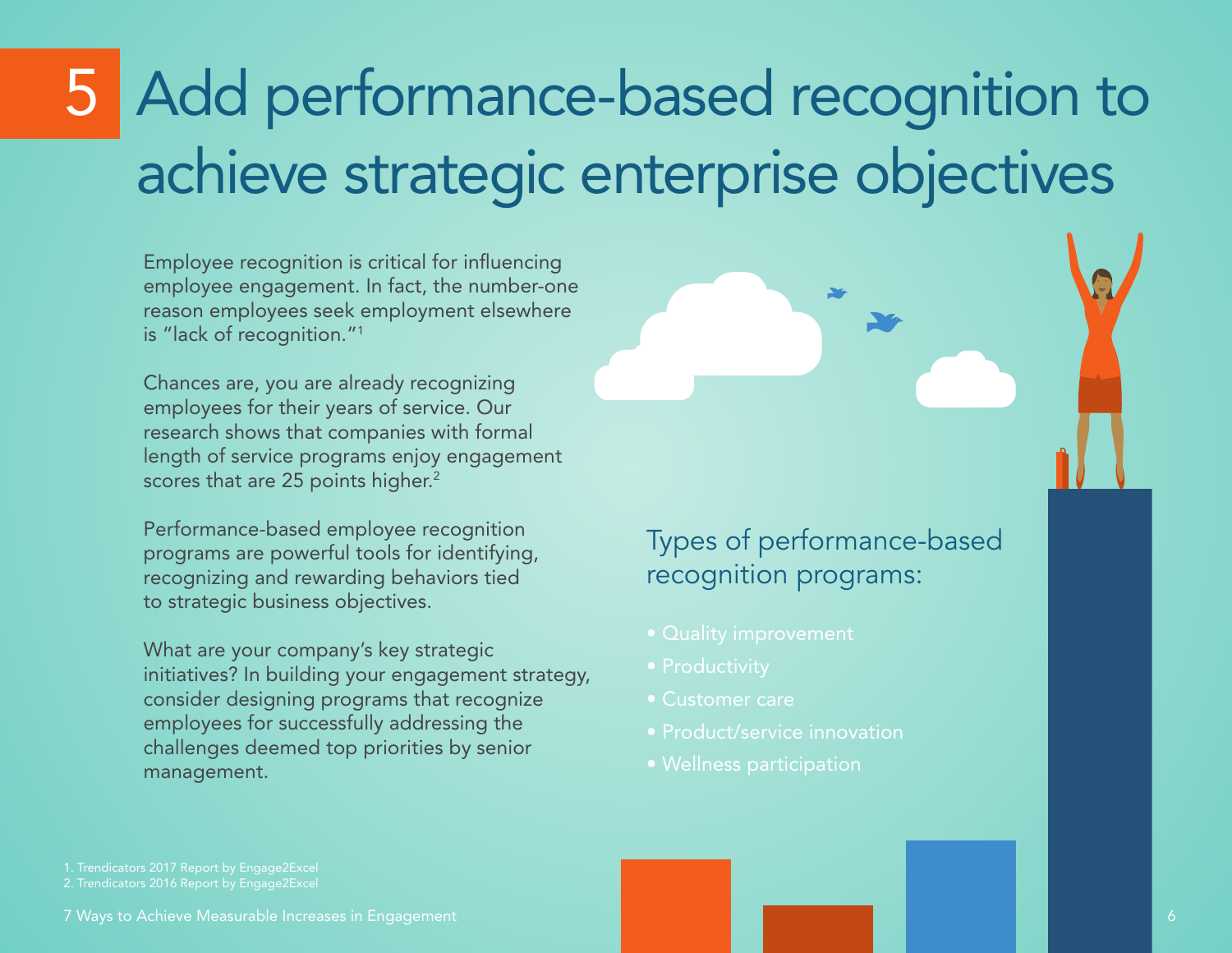# 6 Create more engaging candidate and onboarding experiences

 An area often overlooked in the development of employee engagement strategies is recruitment. Your company's ability to engage job seekers in the recruitment process will significantly influence its success in the war for talent. And the quality of your onboarding program is key to reducing voluntary turnover rates, which can run as high as 50 percent in the first year.

#### How engagement impacts recruitment, onboarding, and retention:3

RECRUITMENT: The number-one reason cited by job seekers for accepting a job offer is "being treated with dignity and respect during the hiring process."

ONBOARDING: More than two-thirds of job seekers say that their experience on the first day of the job will impact their decision to stay with the organization for more than a month.

RETENTION: Nearly one quarter (24%) of job seekers say that "lack of recognition, appreciation, or respect" is the most important reason that would cause them to leave their current employer.

Redesigning your recruitment processes and onboarding programs to foster greater engagement can significantly impact acceptance rates, quality of hire, hiring manager satisfaction and first-year retention rates. Consider the following research findings when contemplating whether to include recruitment in your company's engagement strategy.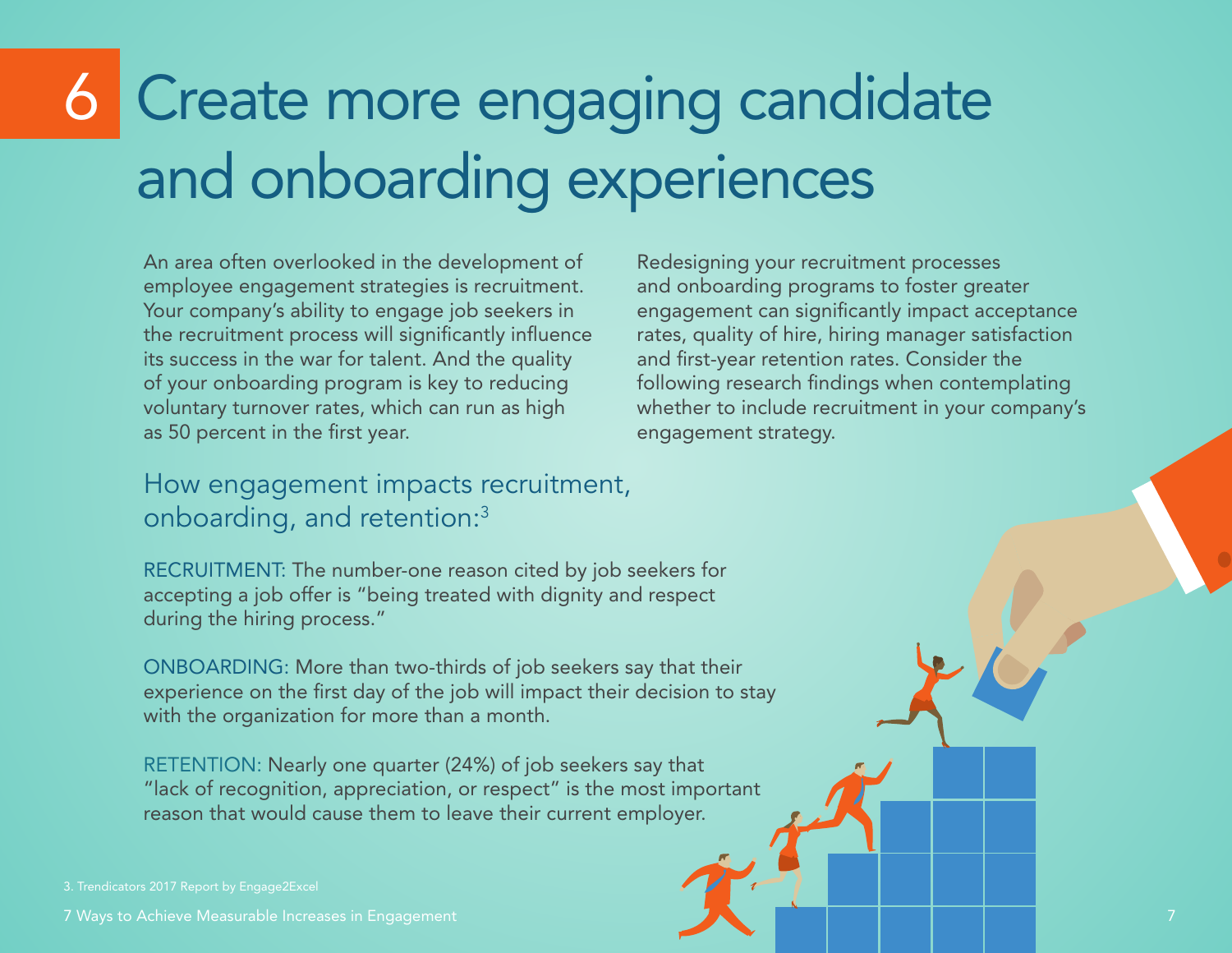# Develop a plan for improving employee engagement at your company

8

 Hopefully, the suggestions and research presented on the previous pages have stimulated ideas for developing your company's employee engagement strategy. As with any strategic initiative, getting stakeholder buy-in is critical to success. A useful tool for socializing your plans is a project charter summary, organized as follows:

PROBLEM: Summarize how employee engagement levels impact performance and profitability at your company. Use research from this guide and other sources to support your problem statement.

CHALLENGE: Describe how employee engagement is being managed at your company today. If there is no cohesive strategy or if the efforts are ad hoc, say so.

SOLUTION: Summarize your strategy, timeline, program components and estimated costs for the new employee engagement strategy.

BENEFITS: There are no quick fixes for improving employee engagement. However, each component of your program should be associated with specific business benefits along with metrics for assessing business impact.

For more resources on improving employee engagement, visit [engage2excel.com/resources](http://www.engage2excel.com/resources/).

7 Ways to Achieve Measurable Increases in Engagement